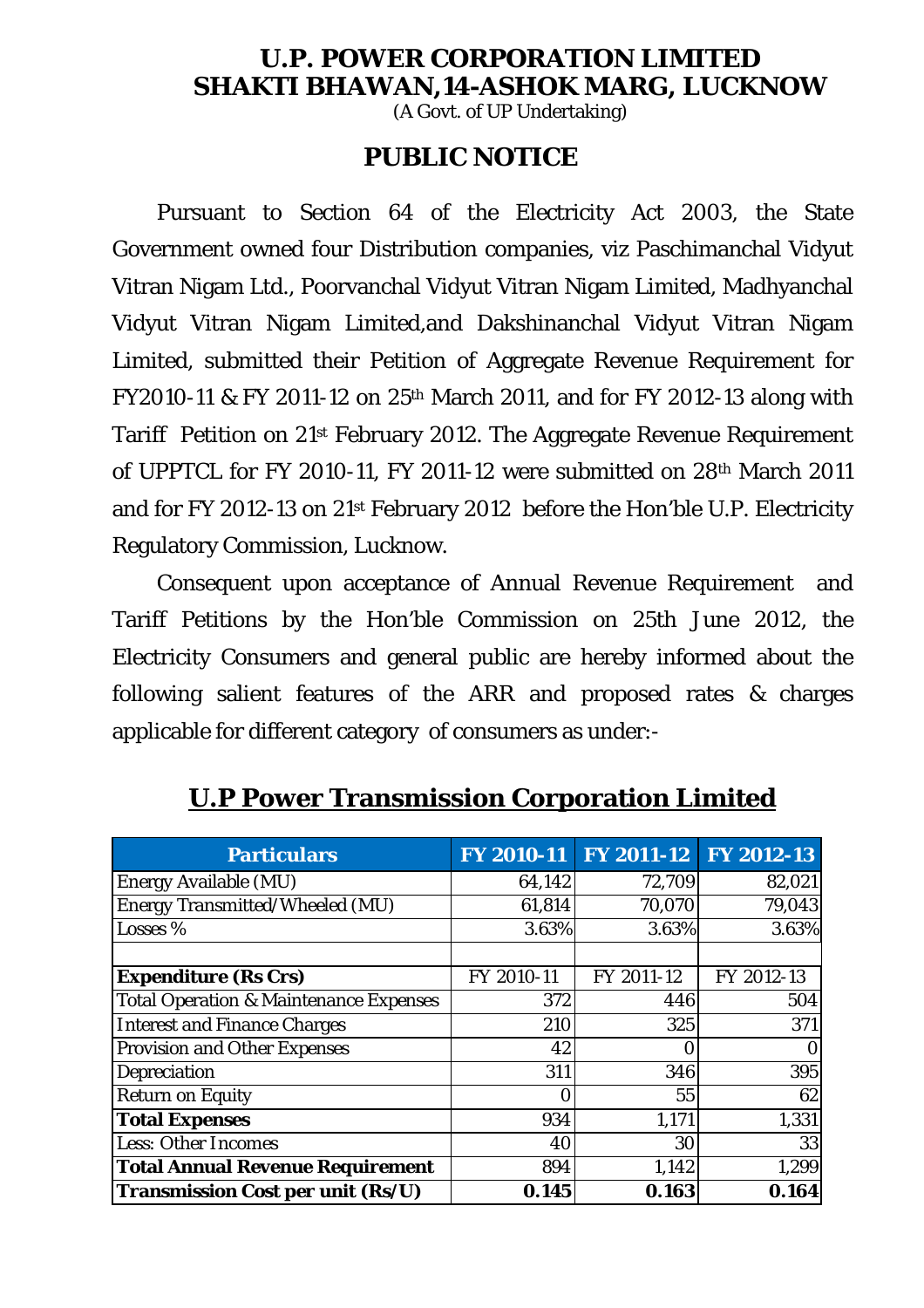### Paschimanchal Vidyut Vitran Nigam Ltd

| <b>Particulars</b>                          |                | FY 2010-11 FY 2011-12 FY 2012-13 |            |
|---------------------------------------------|----------------|----------------------------------|------------|
| Energy delivered to Discom (MU)             | 19,640         | 21,809                           | 25,133     |
| Energy Sales $(\overline{MU})$              | 14,283         | 16,031                           | 19,453     |
| Losses $(\%)$                               | 27.27%         | 26.49%                           | 22.60%     |
|                                             |                |                                  |            |
| <b>Expenditure (Rs Crs)</b>                 | FY 2010-11     | FY 2011-12                       | FY 2012-13 |
| Power Purchase Cost (incl Wheeling charges) | 6,197          | 8,596                            | 9,946      |
| Total Operation & Maintenance Expenses      | 374            | 506                              | 538        |
| <b>Interest and Finance Charges</b>         | 136            | 152                              | 151        |
| <b>Provisions and Other Expenses</b>        | $\overline{2}$ | 19                               | 20         |
| Depreciation                                | 177            | 200                              | 220        |
| <b>Total Expenses</b>                       | 6,886          | 9,472                            | 10,875     |
| Less: Other Incomes                         | 58             | 20                               | 22         |
| <b>Total Annual Revenue Requirement</b>     | 6,827          | 9,452                            | 10,854     |
| <b>Revenue from Existing Tariffs</b>        | 5,431          | 6,359                            | 7,789      |
| <b>Remaining Gap</b>                        | 1,396          | 3,093                            | 3,065      |
| <b>Funded Through</b>                       |                |                                  |            |
| <b>Government Subsidy</b>                   | 580            | 860                              | 1,046      |
| <b>Tariff Increase</b>                      |                |                                  | 2,199      |
| <b>Balance Revenue Gap/(Surplus)</b>        | 817            | 2,233                            | (180)      |

## **Poorvanchal Vidyut Vitran Nigam Limited**

| <b>Particulars</b>                                |                   | FY 2010-11 FY 2011-12 FY 2012-13 |            |
|---------------------------------------------------|-------------------|----------------------------------|------------|
| Energy delivered to Discom (MU)                   | 14,012            | 15,775                           | 18,170     |
| <b>Energy Sales (MU)</b>                          | 10,233            | 11,590                           | 13,955     |
| Losses $(\%)$                                     | 26.97%            | 26.53%                           | 23.20%     |
|                                                   |                   |                                  |            |
| <b>Expenditure (Rs Crs)</b>                       | <b>FY 2010-11</b> | <b>FY 2011-12</b>                | FY 2012-13 |
| Power Purchase Cost (incl Wheeling charges)       | 4,421             | 6,217                            | 7,191      |
| <b>Total Operation &amp; Maintenance Expenses</b> | 885               | 920                              | 987        |
| <b>Interest and Finance Charges</b>               | 141               | 122                              | 102        |
| Provisions and Other Expenses                     | 30                | 68                               | 76         |
| Depreciation                                      | 101               | 136                              | 155        |
| <b>Total Expenses</b>                             | 5,577             | 7,464                            | 8,510      |
| Less: Other Incomes                               | 160               | 112                              | 123        |
| <b>Total Annual Revenue Requirement</b>           | 5,418             | 7,352                            | 8,387      |
| Revenue from Existing Tariffs                     | 3,060             | 3,404                            | 4,530      |
| <b>Remaining Gap</b>                              | 2,357             | 3,948                            | 3,857      |
| <b>Funded Through</b>                             |                   |                                  |            |
| <b>Government Subsidy</b>                         | 704               | 1,301                            | 1,576      |
| <b>Tariff Increase</b>                            |                   |                                  | 1,063      |
| <b>Balance Revenue Gap/(Surplus)</b>              | 1,653             | 2,647                            | 1,218      |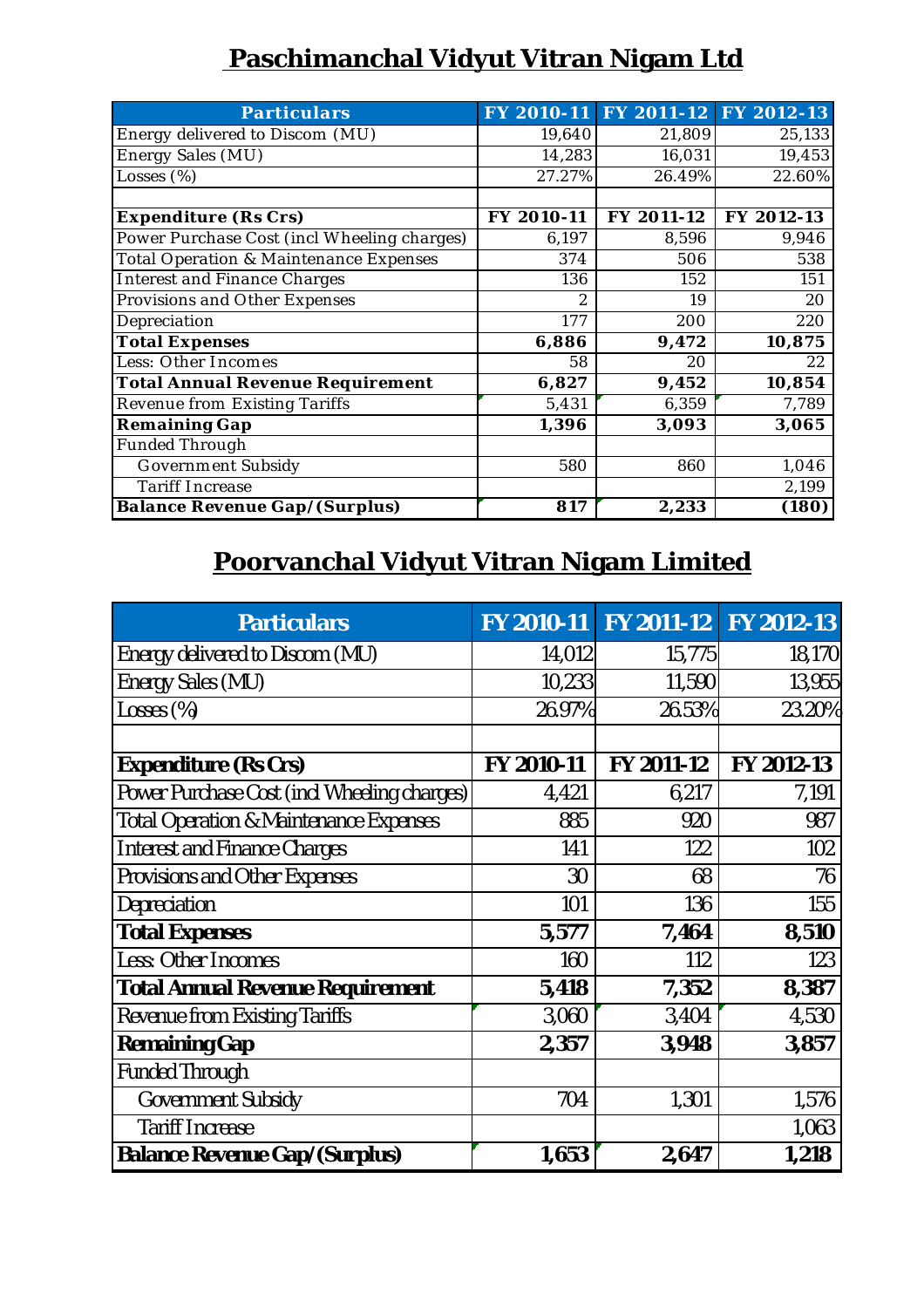| <b>Particulars</b>                                | <b>FY 2010-11</b> | FY 2011-12 FY 2012-13 |            |
|---------------------------------------------------|-------------------|-----------------------|------------|
| Energy delivered to Discom (MU)                   | 10,945            | 12,414                | 13,839     |
| <b>Energy Sales (MU)</b>                          | 7,871             | 9,233                 | 10,518     |
| Losses (%)                                        | 28.08%            | 25.63%                | 24.00%     |
|                                                   |                   |                       |            |
| <b>Expenditure (Rs Crs)</b>                       | FY 2010-11        | FY 2011-12            | FY 2012-13 |
| Power Purchase Cost (incl Wheeling charges)       | 3,453             | 4,893                 | 5,477      |
| <b>Total Operation &amp; Maintenance Expenses</b> | 531               | 626                   | 697        |
| <b>Interest and Finance Charges</b>               | 144               | 98                    | 77         |
| <b>Provisions and Other Expenses</b>              | 58                | 38                    | 39         |
| Depreciation                                      | 107               | 122                   | 150        |
| <b>Total Expenses</b>                             | 4,293             | 5,776                 | 6,441      |
| <b>Less: Other Incomes</b>                        | 187               | 38                    | 41         |
| <b>Total Annual Revenue Requirement</b>           | 4,106             | 5,739                 | 6,399      |
| <b>Revenue from Existing Tariffs</b>              | 2,861             | 3,234                 | 3,908      |
| <b>Remaining Gap</b>                              | 1,244             | 2,505                 | 2,491      |
| <b>Funded Through</b>                             |                   |                       |            |
| <b>Government Subsidy</b>                         | 392               | 761                   | 938        |
| <b>Tariff Increase</b>                            |                   |                       | 965        |
| <b>Balance Revenue Gap/(Surplus)</b>              | 853               | 1,743                 | 588        |

# **Dakshinanchal Vidyut Vitran Nigam Limited**

| <b>Particulars</b>                                | FY 2010-11 | <b>FY 2011-12</b> | FY 2012-13 |
|---------------------------------------------------|------------|-------------------|------------|
| Energy delivered to Discom (MU)                   | 14,218     | 16,221            | 17,955     |
| <b>Energy Sales (MU)</b>                          | 9,743      | 11,318            | 12,748     |
| Losses $(\%)$                                     | 31.47%     | 30.23%            | 29.00%     |
| <b>Expenditure (Rs Crs)</b>                       | FY 2010-11 | FY 2011-12        | FY 2012-13 |
| Power Purchase Cost (incl Wheeling charges)       | 4,486      | 6,393             | 7,105      |
| <b>Total Operation &amp; Maintenance Expenses</b> | 411        | 546               | 596        |
| <b>Interest and Finance Charges</b>               | 177        | 112               | 89         |
| <b>Provisions and Other Expenses</b>              | 53         | 68                | 78         |
| Depreciation                                      | 212        | 270               | 308        |
| <b>Total Expenses</b>                             | 5,339      | 7,390             | 8,177      |
| <b>Less: Other Incomes</b>                        | 244        | 28                | 31         |
| <b>Total Annual Revenue Requirement</b>           | 5,094      | 7,361             | 8,146      |
| <b>Revenue from Existing Tariffs</b>              | 2,926      | 3,369             | 4,345      |
| <b>Remaining Gap</b>                              | 2,168      | 3,992             | 3,801      |
| <b>Funded Through</b>                             |            |                   |            |
| <b>Government Subsidy</b>                         | 364        | 714               | 880        |
| <b>Tariff Increase</b>                            |            |                   | 1,028      |
| <b>Balance Revenue Gap/(Surplus)</b>              | 1,804      | 3,278             | 1,893      |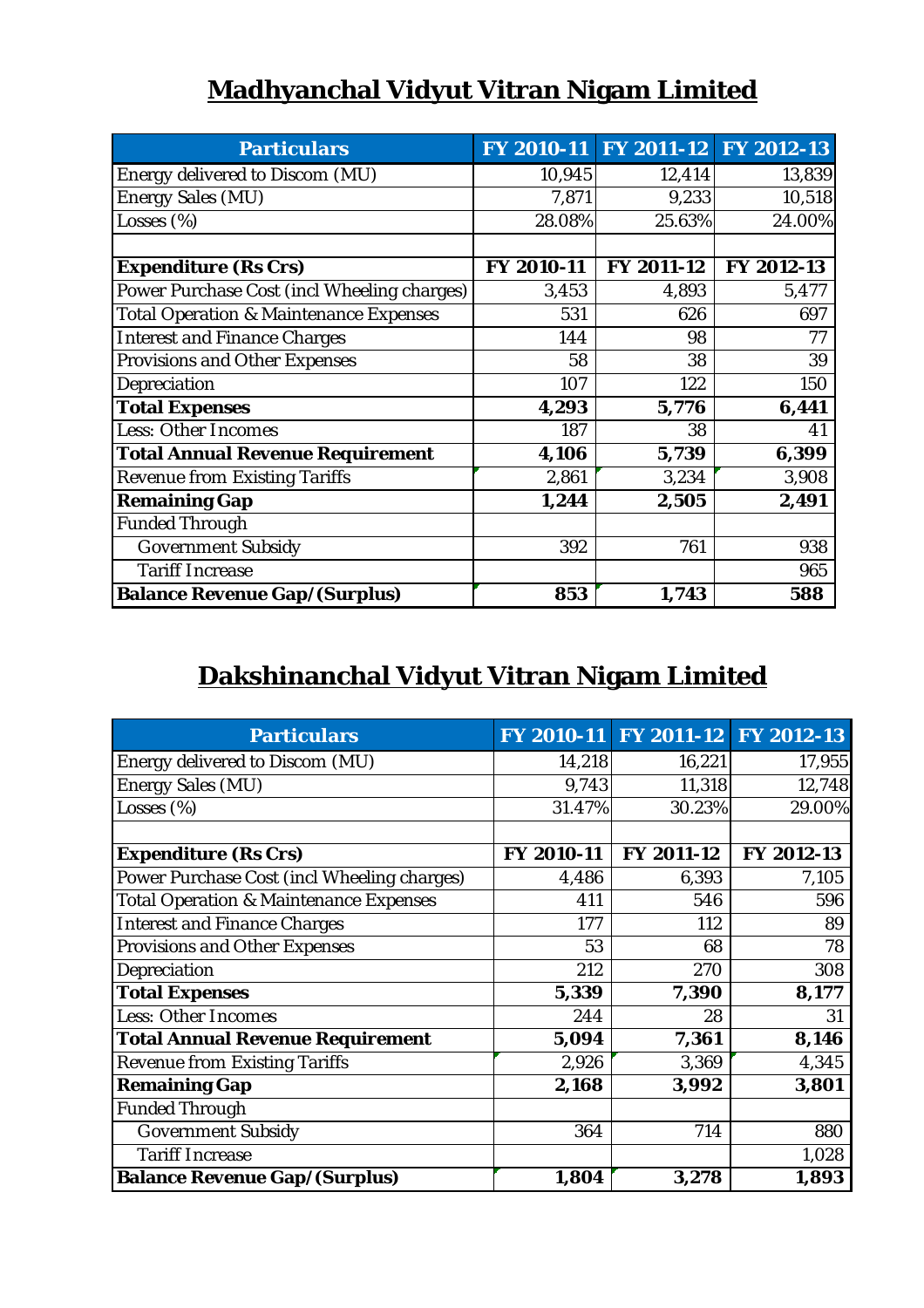| <b>EXISTING TARIFF</b><br><b>ARR &amp; TARIFF</b><br><b>CONSUMER</b><br><b>RATE</b><br><b>SCHEDULE</b><br><b>CATEGORY</b><br>Tariff Order FY 2009-10<br>FY 2012-13<br>$LMV-1$<br><b>EXISTING TARIFF</b><br><b>PROPOSED TARIFF</b><br><b>DOMESTIC LIGHT, FAN &amp; POWER:</b><br>Consumers getting supply as per Rural Schedule":<br>(a)<br>Un-Metered:<br>(i)<br>Fixed Charge:<br>₹ 125.00<br>₹ 125.00<br>per connection/month<br>per connection/month<br>Metered:<br>(ii)<br>₹ 15.00<br>Fixed Charge:<br>per kW/month<br>₹ 15.00<br>per kW/month<br>per kWh<br>₹ 1.00<br>per kWh<br>Energy Charge:<br>₹ 1.00<br>(b)<br>Supply at single point for bulk loads:<br>Fixed Charge<br>₹ 50.00<br>₹ 40.00<br>per kW/month<br>per kW/month<br><b>Energy Charge</b><br>₹ 3.20<br>per kWh<br>74.15<br>per kWh<br><b>Other Metered Domestic Consumers:</b><br>(c)<br>1.<br>Life Line Consumers: For consumers with contracted load of<br>1.00 kW and Energy consumtion upto 100 kWh/Month & above<br>100 kWh upto 150 kwh/month<br>per kW/month<br>per kW/month<br><b>Fixed Charge</b><br>₹ 50.00<br>₹ 50.00<br><b>Energy Charge</b><br>per kWh<br>per kWh<br>₹1.90<br>Upto 100 Units/month<br>₹ 1.90<br>per kWh<br>per kWh<br>₹ 2.50<br>₹ 2.50<br>Above 101 & upto 150 Units/month<br>Others:<br>2.<br><b>Fixed Charge</b><br>₹ 65.00<br>per kW/month<br>₹ 65.00<br>per kW/month<br><b>Energy Charge</b><br>Upto 200 kWh/Month<br>₹ 3.45<br>per kWh<br>per kWh<br>₹ 3.45<br>Above 200 kWh/Month<br>₹ 3.80<br>per kWh<br>₹ 3.80<br>per kWh<br>$LMV-2$<br>NON-DOMESTIC LIGHT, FAN & POWER:<br><b>EXISTING TARIFF</b><br><b>PROPOSED TARIFF</b><br>(a)<br><b>Consumers getting supply as per "Rural Schedule"</b><br><b>Un-Metered</b><br>(i)<br>per connection/month<br>per connection/month<br>Fixed Charge<br>₹ 200.00<br>₹ 200.00<br>Metered<br>(ii)<br>₹ 50.00<br>per kW/month<br>per kW/month<br>₹ 50.00<br><b>Fixed Charge</b><br>per kWh<br>per kWh<br>₹ 1.90<br>₹1.90<br><b>Energy Charge</b><br>(b)<br>Private Advertising/S Post/Sign Board/Glow Signs/Flex:<br>Metered<br>Nil<br>Nil<br>Fixed Charge<br>per kWh<br>per kWh<br>710.00<br>₹ 20.00<br><b>Energy Charge</b><br>₹ 1000.00 per kW/month<br>per kW/month<br>₹ 1500.00<br>Minimum Charge<br>(c)<br><b>Other Metered Consumers: (For All Units Consumed)</b><br><b>Fixed Charge</b><br>per kW/month<br>per kW/month<br>₹ 115.00<br>₹ 300.00<br><b>Energy Charge</b><br>Upto 300 kWh/Month<br>per kWh<br>per kWh<br>₹4.95<br>₹ 5.75<br>Above 300 kWh/Month<br>per kWh<br>₹ 6.00<br>per kWh<br>₹4.95<br>Minimum Charge<br>per kW/month<br>per kW/month<br>₹ 500.00<br>₹ 345.00<br>$LMV-3$<br><b>PUBLIC LAMPS:</b><br><b>EXISTING TARIFF</b><br><b>PROPOSED TARIFF</b><br>Un-Metered Supply:<br>(a)<br>(Billed on total Connected Load of individual points)<br>Gram Pachayat<br>₹ 1500.00<br>₹ 1200.00<br>per kW or part theteof/month<br>per kW or part theteof/month<br>Nagar Palika and Nagar Panchayat<br>₹ 1800.00<br>₹ 1500.00<br>per kW or part theteof/month<br>per kW or part theteof/month<br>Nagar Nigam<br>per kW or part theteof/month<br>₹ 2300.00<br>per kW or part theteof/month<br>₹ 1800.00<br>Metered Supply:(All Loads)<br>(b)<br><b>Fixed Charge</b><br>Gram Pachayat<br>₹ 115.00<br>per kW/month<br>₹ 120.00<br>per kW/month<br>Nagar Palika and Nagar Panchayat<br>₹ 120.00<br>₹ 150.00<br>per kW/month<br>per kW/month<br>₹ 125.00<br>per kW/month<br>₹ 160.00<br>per kW/month<br>Nagar Nigam<br><b>Energy Charge</b><br>Gram Pachayat<br>₹ 5.00<br>74.00<br>per kWh<br>per kWh<br>Nagar Palika and Nagar Panchayat<br>₹ 5.30<br>₹4.50<br>per kWh<br>per kWh<br>Nagar Nigam<br>₹ 4.90<br>per kWh<br>₹ 5.50<br>per kWh | <b>PROPOSED HIKE IN ELECTRICITY TARIFF FOR FY 2012-13</b> |  |  |  |  |  |
|-----------------------------------------------------------------------------------------------------------------------------------------------------------------------------------------------------------------------------------------------------------------------------------------------------------------------------------------------------------------------------------------------------------------------------------------------------------------------------------------------------------------------------------------------------------------------------------------------------------------------------------------------------------------------------------------------------------------------------------------------------------------------------------------------------------------------------------------------------------------------------------------------------------------------------------------------------------------------------------------------------------------------------------------------------------------------------------------------------------------------------------------------------------------------------------------------------------------------------------------------------------------------------------------------------------------------------------------------------------------------------------------------------------------------------------------------------------------------------------------------------------------------------------------------------------------------------------------------------------------------------------------------------------------------------------------------------------------------------------------------------------------------------------------------------------------------------------------------------------------------------------------------------------------------------------------------------------------------------------------------------------------------------------------------------------------------------------------------------------------------------------------------------------------------------------------------------------------------------------------------------------------------------------------------------------------------------------------------------------------------------------------------------------------------------------------------------------------------------------------------------------------------------------------------------------------------------------------------------------------------------------------------------------------------------------------------------------------------------------------------------------------------------------------------------------------------------------------------------------------------------------------------------------------------------------------------------------------------------------------------------------------------------------------------------------------------------------------------------------------------------------------------------------------------------------------------------------------------------------------------------------------------------------------------------------------------------------------------------------------------------------------------------------------------------------------------------------------------------------------------------------------------------------------------------------------------------------------------------------------------------------------------------------------------------------------------------|-----------------------------------------------------------|--|--|--|--|--|
|                                                                                                                                                                                                                                                                                                                                                                                                                                                                                                                                                                                                                                                                                                                                                                                                                                                                                                                                                                                                                                                                                                                                                                                                                                                                                                                                                                                                                                                                                                                                                                                                                                                                                                                                                                                                                                                                                                                                                                                                                                                                                                                                                                                                                                                                                                                                                                                                                                                                                                                                                                                                                                                                                                                                                                                                                                                                                                                                                                                                                                                                                                                                                                                                                                                                                                                                                                                                                                                                                                                                                                                                                                                                                                     |                                                           |  |  |  |  |  |
|                                                                                                                                                                                                                                                                                                                                                                                                                                                                                                                                                                                                                                                                                                                                                                                                                                                                                                                                                                                                                                                                                                                                                                                                                                                                                                                                                                                                                                                                                                                                                                                                                                                                                                                                                                                                                                                                                                                                                                                                                                                                                                                                                                                                                                                                                                                                                                                                                                                                                                                                                                                                                                                                                                                                                                                                                                                                                                                                                                                                                                                                                                                                                                                                                                                                                                                                                                                                                                                                                                                                                                                                                                                                                                     |                                                           |  |  |  |  |  |
|                                                                                                                                                                                                                                                                                                                                                                                                                                                                                                                                                                                                                                                                                                                                                                                                                                                                                                                                                                                                                                                                                                                                                                                                                                                                                                                                                                                                                                                                                                                                                                                                                                                                                                                                                                                                                                                                                                                                                                                                                                                                                                                                                                                                                                                                                                                                                                                                                                                                                                                                                                                                                                                                                                                                                                                                                                                                                                                                                                                                                                                                                                                                                                                                                                                                                                                                                                                                                                                                                                                                                                                                                                                                                                     |                                                           |  |  |  |  |  |
|                                                                                                                                                                                                                                                                                                                                                                                                                                                                                                                                                                                                                                                                                                                                                                                                                                                                                                                                                                                                                                                                                                                                                                                                                                                                                                                                                                                                                                                                                                                                                                                                                                                                                                                                                                                                                                                                                                                                                                                                                                                                                                                                                                                                                                                                                                                                                                                                                                                                                                                                                                                                                                                                                                                                                                                                                                                                                                                                                                                                                                                                                                                                                                                                                                                                                                                                                                                                                                                                                                                                                                                                                                                                                                     |                                                           |  |  |  |  |  |
|                                                                                                                                                                                                                                                                                                                                                                                                                                                                                                                                                                                                                                                                                                                                                                                                                                                                                                                                                                                                                                                                                                                                                                                                                                                                                                                                                                                                                                                                                                                                                                                                                                                                                                                                                                                                                                                                                                                                                                                                                                                                                                                                                                                                                                                                                                                                                                                                                                                                                                                                                                                                                                                                                                                                                                                                                                                                                                                                                                                                                                                                                                                                                                                                                                                                                                                                                                                                                                                                                                                                                                                                                                                                                                     |                                                           |  |  |  |  |  |
|                                                                                                                                                                                                                                                                                                                                                                                                                                                                                                                                                                                                                                                                                                                                                                                                                                                                                                                                                                                                                                                                                                                                                                                                                                                                                                                                                                                                                                                                                                                                                                                                                                                                                                                                                                                                                                                                                                                                                                                                                                                                                                                                                                                                                                                                                                                                                                                                                                                                                                                                                                                                                                                                                                                                                                                                                                                                                                                                                                                                                                                                                                                                                                                                                                                                                                                                                                                                                                                                                                                                                                                                                                                                                                     |                                                           |  |  |  |  |  |
|                                                                                                                                                                                                                                                                                                                                                                                                                                                                                                                                                                                                                                                                                                                                                                                                                                                                                                                                                                                                                                                                                                                                                                                                                                                                                                                                                                                                                                                                                                                                                                                                                                                                                                                                                                                                                                                                                                                                                                                                                                                                                                                                                                                                                                                                                                                                                                                                                                                                                                                                                                                                                                                                                                                                                                                                                                                                                                                                                                                                                                                                                                                                                                                                                                                                                                                                                                                                                                                                                                                                                                                                                                                                                                     |                                                           |  |  |  |  |  |
|                                                                                                                                                                                                                                                                                                                                                                                                                                                                                                                                                                                                                                                                                                                                                                                                                                                                                                                                                                                                                                                                                                                                                                                                                                                                                                                                                                                                                                                                                                                                                                                                                                                                                                                                                                                                                                                                                                                                                                                                                                                                                                                                                                                                                                                                                                                                                                                                                                                                                                                                                                                                                                                                                                                                                                                                                                                                                                                                                                                                                                                                                                                                                                                                                                                                                                                                                                                                                                                                                                                                                                                                                                                                                                     |                                                           |  |  |  |  |  |
|                                                                                                                                                                                                                                                                                                                                                                                                                                                                                                                                                                                                                                                                                                                                                                                                                                                                                                                                                                                                                                                                                                                                                                                                                                                                                                                                                                                                                                                                                                                                                                                                                                                                                                                                                                                                                                                                                                                                                                                                                                                                                                                                                                                                                                                                                                                                                                                                                                                                                                                                                                                                                                                                                                                                                                                                                                                                                                                                                                                                                                                                                                                                                                                                                                                                                                                                                                                                                                                                                                                                                                                                                                                                                                     |                                                           |  |  |  |  |  |
|                                                                                                                                                                                                                                                                                                                                                                                                                                                                                                                                                                                                                                                                                                                                                                                                                                                                                                                                                                                                                                                                                                                                                                                                                                                                                                                                                                                                                                                                                                                                                                                                                                                                                                                                                                                                                                                                                                                                                                                                                                                                                                                                                                                                                                                                                                                                                                                                                                                                                                                                                                                                                                                                                                                                                                                                                                                                                                                                                                                                                                                                                                                                                                                                                                                                                                                                                                                                                                                                                                                                                                                                                                                                                                     |                                                           |  |  |  |  |  |
|                                                                                                                                                                                                                                                                                                                                                                                                                                                                                                                                                                                                                                                                                                                                                                                                                                                                                                                                                                                                                                                                                                                                                                                                                                                                                                                                                                                                                                                                                                                                                                                                                                                                                                                                                                                                                                                                                                                                                                                                                                                                                                                                                                                                                                                                                                                                                                                                                                                                                                                                                                                                                                                                                                                                                                                                                                                                                                                                                                                                                                                                                                                                                                                                                                                                                                                                                                                                                                                                                                                                                                                                                                                                                                     |                                                           |  |  |  |  |  |
|                                                                                                                                                                                                                                                                                                                                                                                                                                                                                                                                                                                                                                                                                                                                                                                                                                                                                                                                                                                                                                                                                                                                                                                                                                                                                                                                                                                                                                                                                                                                                                                                                                                                                                                                                                                                                                                                                                                                                                                                                                                                                                                                                                                                                                                                                                                                                                                                                                                                                                                                                                                                                                                                                                                                                                                                                                                                                                                                                                                                                                                                                                                                                                                                                                                                                                                                                                                                                                                                                                                                                                                                                                                                                                     |                                                           |  |  |  |  |  |
|                                                                                                                                                                                                                                                                                                                                                                                                                                                                                                                                                                                                                                                                                                                                                                                                                                                                                                                                                                                                                                                                                                                                                                                                                                                                                                                                                                                                                                                                                                                                                                                                                                                                                                                                                                                                                                                                                                                                                                                                                                                                                                                                                                                                                                                                                                                                                                                                                                                                                                                                                                                                                                                                                                                                                                                                                                                                                                                                                                                                                                                                                                                                                                                                                                                                                                                                                                                                                                                                                                                                                                                                                                                                                                     |                                                           |  |  |  |  |  |
|                                                                                                                                                                                                                                                                                                                                                                                                                                                                                                                                                                                                                                                                                                                                                                                                                                                                                                                                                                                                                                                                                                                                                                                                                                                                                                                                                                                                                                                                                                                                                                                                                                                                                                                                                                                                                                                                                                                                                                                                                                                                                                                                                                                                                                                                                                                                                                                                                                                                                                                                                                                                                                                                                                                                                                                                                                                                                                                                                                                                                                                                                                                                                                                                                                                                                                                                                                                                                                                                                                                                                                                                                                                                                                     |                                                           |  |  |  |  |  |
|                                                                                                                                                                                                                                                                                                                                                                                                                                                                                                                                                                                                                                                                                                                                                                                                                                                                                                                                                                                                                                                                                                                                                                                                                                                                                                                                                                                                                                                                                                                                                                                                                                                                                                                                                                                                                                                                                                                                                                                                                                                                                                                                                                                                                                                                                                                                                                                                                                                                                                                                                                                                                                                                                                                                                                                                                                                                                                                                                                                                                                                                                                                                                                                                                                                                                                                                                                                                                                                                                                                                                                                                                                                                                                     |                                                           |  |  |  |  |  |
|                                                                                                                                                                                                                                                                                                                                                                                                                                                                                                                                                                                                                                                                                                                                                                                                                                                                                                                                                                                                                                                                                                                                                                                                                                                                                                                                                                                                                                                                                                                                                                                                                                                                                                                                                                                                                                                                                                                                                                                                                                                                                                                                                                                                                                                                                                                                                                                                                                                                                                                                                                                                                                                                                                                                                                                                                                                                                                                                                                                                                                                                                                                                                                                                                                                                                                                                                                                                                                                                                                                                                                                                                                                                                                     |                                                           |  |  |  |  |  |
|                                                                                                                                                                                                                                                                                                                                                                                                                                                                                                                                                                                                                                                                                                                                                                                                                                                                                                                                                                                                                                                                                                                                                                                                                                                                                                                                                                                                                                                                                                                                                                                                                                                                                                                                                                                                                                                                                                                                                                                                                                                                                                                                                                                                                                                                                                                                                                                                                                                                                                                                                                                                                                                                                                                                                                                                                                                                                                                                                                                                                                                                                                                                                                                                                                                                                                                                                                                                                                                                                                                                                                                                                                                                                                     |                                                           |  |  |  |  |  |
|                                                                                                                                                                                                                                                                                                                                                                                                                                                                                                                                                                                                                                                                                                                                                                                                                                                                                                                                                                                                                                                                                                                                                                                                                                                                                                                                                                                                                                                                                                                                                                                                                                                                                                                                                                                                                                                                                                                                                                                                                                                                                                                                                                                                                                                                                                                                                                                                                                                                                                                                                                                                                                                                                                                                                                                                                                                                                                                                                                                                                                                                                                                                                                                                                                                                                                                                                                                                                                                                                                                                                                                                                                                                                                     |                                                           |  |  |  |  |  |
|                                                                                                                                                                                                                                                                                                                                                                                                                                                                                                                                                                                                                                                                                                                                                                                                                                                                                                                                                                                                                                                                                                                                                                                                                                                                                                                                                                                                                                                                                                                                                                                                                                                                                                                                                                                                                                                                                                                                                                                                                                                                                                                                                                                                                                                                                                                                                                                                                                                                                                                                                                                                                                                                                                                                                                                                                                                                                                                                                                                                                                                                                                                                                                                                                                                                                                                                                                                                                                                                                                                                                                                                                                                                                                     |                                                           |  |  |  |  |  |
|                                                                                                                                                                                                                                                                                                                                                                                                                                                                                                                                                                                                                                                                                                                                                                                                                                                                                                                                                                                                                                                                                                                                                                                                                                                                                                                                                                                                                                                                                                                                                                                                                                                                                                                                                                                                                                                                                                                                                                                                                                                                                                                                                                                                                                                                                                                                                                                                                                                                                                                                                                                                                                                                                                                                                                                                                                                                                                                                                                                                                                                                                                                                                                                                                                                                                                                                                                                                                                                                                                                                                                                                                                                                                                     |                                                           |  |  |  |  |  |
|                                                                                                                                                                                                                                                                                                                                                                                                                                                                                                                                                                                                                                                                                                                                                                                                                                                                                                                                                                                                                                                                                                                                                                                                                                                                                                                                                                                                                                                                                                                                                                                                                                                                                                                                                                                                                                                                                                                                                                                                                                                                                                                                                                                                                                                                                                                                                                                                                                                                                                                                                                                                                                                                                                                                                                                                                                                                                                                                                                                                                                                                                                                                                                                                                                                                                                                                                                                                                                                                                                                                                                                                                                                                                                     |                                                           |  |  |  |  |  |
|                                                                                                                                                                                                                                                                                                                                                                                                                                                                                                                                                                                                                                                                                                                                                                                                                                                                                                                                                                                                                                                                                                                                                                                                                                                                                                                                                                                                                                                                                                                                                                                                                                                                                                                                                                                                                                                                                                                                                                                                                                                                                                                                                                                                                                                                                                                                                                                                                                                                                                                                                                                                                                                                                                                                                                                                                                                                                                                                                                                                                                                                                                                                                                                                                                                                                                                                                                                                                                                                                                                                                                                                                                                                                                     |                                                           |  |  |  |  |  |
|                                                                                                                                                                                                                                                                                                                                                                                                                                                                                                                                                                                                                                                                                                                                                                                                                                                                                                                                                                                                                                                                                                                                                                                                                                                                                                                                                                                                                                                                                                                                                                                                                                                                                                                                                                                                                                                                                                                                                                                                                                                                                                                                                                                                                                                                                                                                                                                                                                                                                                                                                                                                                                                                                                                                                                                                                                                                                                                                                                                                                                                                                                                                                                                                                                                                                                                                                                                                                                                                                                                                                                                                                                                                                                     |                                                           |  |  |  |  |  |
|                                                                                                                                                                                                                                                                                                                                                                                                                                                                                                                                                                                                                                                                                                                                                                                                                                                                                                                                                                                                                                                                                                                                                                                                                                                                                                                                                                                                                                                                                                                                                                                                                                                                                                                                                                                                                                                                                                                                                                                                                                                                                                                                                                                                                                                                                                                                                                                                                                                                                                                                                                                                                                                                                                                                                                                                                                                                                                                                                                                                                                                                                                                                                                                                                                                                                                                                                                                                                                                                                                                                                                                                                                                                                                     |                                                           |  |  |  |  |  |
|                                                                                                                                                                                                                                                                                                                                                                                                                                                                                                                                                                                                                                                                                                                                                                                                                                                                                                                                                                                                                                                                                                                                                                                                                                                                                                                                                                                                                                                                                                                                                                                                                                                                                                                                                                                                                                                                                                                                                                                                                                                                                                                                                                                                                                                                                                                                                                                                                                                                                                                                                                                                                                                                                                                                                                                                                                                                                                                                                                                                                                                                                                                                                                                                                                                                                                                                                                                                                                                                                                                                                                                                                                                                                                     |                                                           |  |  |  |  |  |
|                                                                                                                                                                                                                                                                                                                                                                                                                                                                                                                                                                                                                                                                                                                                                                                                                                                                                                                                                                                                                                                                                                                                                                                                                                                                                                                                                                                                                                                                                                                                                                                                                                                                                                                                                                                                                                                                                                                                                                                                                                                                                                                                                                                                                                                                                                                                                                                                                                                                                                                                                                                                                                                                                                                                                                                                                                                                                                                                                                                                                                                                                                                                                                                                                                                                                                                                                                                                                                                                                                                                                                                                                                                                                                     |                                                           |  |  |  |  |  |
|                                                                                                                                                                                                                                                                                                                                                                                                                                                                                                                                                                                                                                                                                                                                                                                                                                                                                                                                                                                                                                                                                                                                                                                                                                                                                                                                                                                                                                                                                                                                                                                                                                                                                                                                                                                                                                                                                                                                                                                                                                                                                                                                                                                                                                                                                                                                                                                                                                                                                                                                                                                                                                                                                                                                                                                                                                                                                                                                                                                                                                                                                                                                                                                                                                                                                                                                                                                                                                                                                                                                                                                                                                                                                                     |                                                           |  |  |  |  |  |
|                                                                                                                                                                                                                                                                                                                                                                                                                                                                                                                                                                                                                                                                                                                                                                                                                                                                                                                                                                                                                                                                                                                                                                                                                                                                                                                                                                                                                                                                                                                                                                                                                                                                                                                                                                                                                                                                                                                                                                                                                                                                                                                                                                                                                                                                                                                                                                                                                                                                                                                                                                                                                                                                                                                                                                                                                                                                                                                                                                                                                                                                                                                                                                                                                                                                                                                                                                                                                                                                                                                                                                                                                                                                                                     |                                                           |  |  |  |  |  |
|                                                                                                                                                                                                                                                                                                                                                                                                                                                                                                                                                                                                                                                                                                                                                                                                                                                                                                                                                                                                                                                                                                                                                                                                                                                                                                                                                                                                                                                                                                                                                                                                                                                                                                                                                                                                                                                                                                                                                                                                                                                                                                                                                                                                                                                                                                                                                                                                                                                                                                                                                                                                                                                                                                                                                                                                                                                                                                                                                                                                                                                                                                                                                                                                                                                                                                                                                                                                                                                                                                                                                                                                                                                                                                     |                                                           |  |  |  |  |  |
|                                                                                                                                                                                                                                                                                                                                                                                                                                                                                                                                                                                                                                                                                                                                                                                                                                                                                                                                                                                                                                                                                                                                                                                                                                                                                                                                                                                                                                                                                                                                                                                                                                                                                                                                                                                                                                                                                                                                                                                                                                                                                                                                                                                                                                                                                                                                                                                                                                                                                                                                                                                                                                                                                                                                                                                                                                                                                                                                                                                                                                                                                                                                                                                                                                                                                                                                                                                                                                                                                                                                                                                                                                                                                                     |                                                           |  |  |  |  |  |
|                                                                                                                                                                                                                                                                                                                                                                                                                                                                                                                                                                                                                                                                                                                                                                                                                                                                                                                                                                                                                                                                                                                                                                                                                                                                                                                                                                                                                                                                                                                                                                                                                                                                                                                                                                                                                                                                                                                                                                                                                                                                                                                                                                                                                                                                                                                                                                                                                                                                                                                                                                                                                                                                                                                                                                                                                                                                                                                                                                                                                                                                                                                                                                                                                                                                                                                                                                                                                                                                                                                                                                                                                                                                                                     |                                                           |  |  |  |  |  |
|                                                                                                                                                                                                                                                                                                                                                                                                                                                                                                                                                                                                                                                                                                                                                                                                                                                                                                                                                                                                                                                                                                                                                                                                                                                                                                                                                                                                                                                                                                                                                                                                                                                                                                                                                                                                                                                                                                                                                                                                                                                                                                                                                                                                                                                                                                                                                                                                                                                                                                                                                                                                                                                                                                                                                                                                                                                                                                                                                                                                                                                                                                                                                                                                                                                                                                                                                                                                                                                                                                                                                                                                                                                                                                     |                                                           |  |  |  |  |  |
|                                                                                                                                                                                                                                                                                                                                                                                                                                                                                                                                                                                                                                                                                                                                                                                                                                                                                                                                                                                                                                                                                                                                                                                                                                                                                                                                                                                                                                                                                                                                                                                                                                                                                                                                                                                                                                                                                                                                                                                                                                                                                                                                                                                                                                                                                                                                                                                                                                                                                                                                                                                                                                                                                                                                                                                                                                                                                                                                                                                                                                                                                                                                                                                                                                                                                                                                                                                                                                                                                                                                                                                                                                                                                                     |                                                           |  |  |  |  |  |
|                                                                                                                                                                                                                                                                                                                                                                                                                                                                                                                                                                                                                                                                                                                                                                                                                                                                                                                                                                                                                                                                                                                                                                                                                                                                                                                                                                                                                                                                                                                                                                                                                                                                                                                                                                                                                                                                                                                                                                                                                                                                                                                                                                                                                                                                                                                                                                                                                                                                                                                                                                                                                                                                                                                                                                                                                                                                                                                                                                                                                                                                                                                                                                                                                                                                                                                                                                                                                                                                                                                                                                                                                                                                                                     |                                                           |  |  |  |  |  |
|                                                                                                                                                                                                                                                                                                                                                                                                                                                                                                                                                                                                                                                                                                                                                                                                                                                                                                                                                                                                                                                                                                                                                                                                                                                                                                                                                                                                                                                                                                                                                                                                                                                                                                                                                                                                                                                                                                                                                                                                                                                                                                                                                                                                                                                                                                                                                                                                                                                                                                                                                                                                                                                                                                                                                                                                                                                                                                                                                                                                                                                                                                                                                                                                                                                                                                                                                                                                                                                                                                                                                                                                                                                                                                     |                                                           |  |  |  |  |  |
|                                                                                                                                                                                                                                                                                                                                                                                                                                                                                                                                                                                                                                                                                                                                                                                                                                                                                                                                                                                                                                                                                                                                                                                                                                                                                                                                                                                                                                                                                                                                                                                                                                                                                                                                                                                                                                                                                                                                                                                                                                                                                                                                                                                                                                                                                                                                                                                                                                                                                                                                                                                                                                                                                                                                                                                                                                                                                                                                                                                                                                                                                                                                                                                                                                                                                                                                                                                                                                                                                                                                                                                                                                                                                                     |                                                           |  |  |  |  |  |
|                                                                                                                                                                                                                                                                                                                                                                                                                                                                                                                                                                                                                                                                                                                                                                                                                                                                                                                                                                                                                                                                                                                                                                                                                                                                                                                                                                                                                                                                                                                                                                                                                                                                                                                                                                                                                                                                                                                                                                                                                                                                                                                                                                                                                                                                                                                                                                                                                                                                                                                                                                                                                                                                                                                                                                                                                                                                                                                                                                                                                                                                                                                                                                                                                                                                                                                                                                                                                                                                                                                                                                                                                                                                                                     |                                                           |  |  |  |  |  |
|                                                                                                                                                                                                                                                                                                                                                                                                                                                                                                                                                                                                                                                                                                                                                                                                                                                                                                                                                                                                                                                                                                                                                                                                                                                                                                                                                                                                                                                                                                                                                                                                                                                                                                                                                                                                                                                                                                                                                                                                                                                                                                                                                                                                                                                                                                                                                                                                                                                                                                                                                                                                                                                                                                                                                                                                                                                                                                                                                                                                                                                                                                                                                                                                                                                                                                                                                                                                                                                                                                                                                                                                                                                                                                     |                                                           |  |  |  |  |  |
|                                                                                                                                                                                                                                                                                                                                                                                                                                                                                                                                                                                                                                                                                                                                                                                                                                                                                                                                                                                                                                                                                                                                                                                                                                                                                                                                                                                                                                                                                                                                                                                                                                                                                                                                                                                                                                                                                                                                                                                                                                                                                                                                                                                                                                                                                                                                                                                                                                                                                                                                                                                                                                                                                                                                                                                                                                                                                                                                                                                                                                                                                                                                                                                                                                                                                                                                                                                                                                                                                                                                                                                                                                                                                                     |                                                           |  |  |  |  |  |
|                                                                                                                                                                                                                                                                                                                                                                                                                                                                                                                                                                                                                                                                                                                                                                                                                                                                                                                                                                                                                                                                                                                                                                                                                                                                                                                                                                                                                                                                                                                                                                                                                                                                                                                                                                                                                                                                                                                                                                                                                                                                                                                                                                                                                                                                                                                                                                                                                                                                                                                                                                                                                                                                                                                                                                                                                                                                                                                                                                                                                                                                                                                                                                                                                                                                                                                                                                                                                                                                                                                                                                                                                                                                                                     |                                                           |  |  |  |  |  |
|                                                                                                                                                                                                                                                                                                                                                                                                                                                                                                                                                                                                                                                                                                                                                                                                                                                                                                                                                                                                                                                                                                                                                                                                                                                                                                                                                                                                                                                                                                                                                                                                                                                                                                                                                                                                                                                                                                                                                                                                                                                                                                                                                                                                                                                                                                                                                                                                                                                                                                                                                                                                                                                                                                                                                                                                                                                                                                                                                                                                                                                                                                                                                                                                                                                                                                                                                                                                                                                                                                                                                                                                                                                                                                     |                                                           |  |  |  |  |  |
|                                                                                                                                                                                                                                                                                                                                                                                                                                                                                                                                                                                                                                                                                                                                                                                                                                                                                                                                                                                                                                                                                                                                                                                                                                                                                                                                                                                                                                                                                                                                                                                                                                                                                                                                                                                                                                                                                                                                                                                                                                                                                                                                                                                                                                                                                                                                                                                                                                                                                                                                                                                                                                                                                                                                                                                                                                                                                                                                                                                                                                                                                                                                                                                                                                                                                                                                                                                                                                                                                                                                                                                                                                                                                                     |                                                           |  |  |  |  |  |
|                                                                                                                                                                                                                                                                                                                                                                                                                                                                                                                                                                                                                                                                                                                                                                                                                                                                                                                                                                                                                                                                                                                                                                                                                                                                                                                                                                                                                                                                                                                                                                                                                                                                                                                                                                                                                                                                                                                                                                                                                                                                                                                                                                                                                                                                                                                                                                                                                                                                                                                                                                                                                                                                                                                                                                                                                                                                                                                                                                                                                                                                                                                                                                                                                                                                                                                                                                                                                                                                                                                                                                                                                                                                                                     |                                                           |  |  |  |  |  |
|                                                                                                                                                                                                                                                                                                                                                                                                                                                                                                                                                                                                                                                                                                                                                                                                                                                                                                                                                                                                                                                                                                                                                                                                                                                                                                                                                                                                                                                                                                                                                                                                                                                                                                                                                                                                                                                                                                                                                                                                                                                                                                                                                                                                                                                                                                                                                                                                                                                                                                                                                                                                                                                                                                                                                                                                                                                                                                                                                                                                                                                                                                                                                                                                                                                                                                                                                                                                                                                                                                                                                                                                                                                                                                     |                                                           |  |  |  |  |  |
|                                                                                                                                                                                                                                                                                                                                                                                                                                                                                                                                                                                                                                                                                                                                                                                                                                                                                                                                                                                                                                                                                                                                                                                                                                                                                                                                                                                                                                                                                                                                                                                                                                                                                                                                                                                                                                                                                                                                                                                                                                                                                                                                                                                                                                                                                                                                                                                                                                                                                                                                                                                                                                                                                                                                                                                                                                                                                                                                                                                                                                                                                                                                                                                                                                                                                                                                                                                                                                                                                                                                                                                                                                                                                                     |                                                           |  |  |  |  |  |
|                                                                                                                                                                                                                                                                                                                                                                                                                                                                                                                                                                                                                                                                                                                                                                                                                                                                                                                                                                                                                                                                                                                                                                                                                                                                                                                                                                                                                                                                                                                                                                                                                                                                                                                                                                                                                                                                                                                                                                                                                                                                                                                                                                                                                                                                                                                                                                                                                                                                                                                                                                                                                                                                                                                                                                                                                                                                                                                                                                                                                                                                                                                                                                                                                                                                                                                                                                                                                                                                                                                                                                                                                                                                                                     |                                                           |  |  |  |  |  |
|                                                                                                                                                                                                                                                                                                                                                                                                                                                                                                                                                                                                                                                                                                                                                                                                                                                                                                                                                                                                                                                                                                                                                                                                                                                                                                                                                                                                                                                                                                                                                                                                                                                                                                                                                                                                                                                                                                                                                                                                                                                                                                                                                                                                                                                                                                                                                                                                                                                                                                                                                                                                                                                                                                                                                                                                                                                                                                                                                                                                                                                                                                                                                                                                                                                                                                                                                                                                                                                                                                                                                                                                                                                                                                     |                                                           |  |  |  |  |  |
|                                                                                                                                                                                                                                                                                                                                                                                                                                                                                                                                                                                                                                                                                                                                                                                                                                                                                                                                                                                                                                                                                                                                                                                                                                                                                                                                                                                                                                                                                                                                                                                                                                                                                                                                                                                                                                                                                                                                                                                                                                                                                                                                                                                                                                                                                                                                                                                                                                                                                                                                                                                                                                                                                                                                                                                                                                                                                                                                                                                                                                                                                                                                                                                                                                                                                                                                                                                                                                                                                                                                                                                                                                                                                                     |                                                           |  |  |  |  |  |
|                                                                                                                                                                                                                                                                                                                                                                                                                                                                                                                                                                                                                                                                                                                                                                                                                                                                                                                                                                                                                                                                                                                                                                                                                                                                                                                                                                                                                                                                                                                                                                                                                                                                                                                                                                                                                                                                                                                                                                                                                                                                                                                                                                                                                                                                                                                                                                                                                                                                                                                                                                                                                                                                                                                                                                                                                                                                                                                                                                                                                                                                                                                                                                                                                                                                                                                                                                                                                                                                                                                                                                                                                                                                                                     |                                                           |  |  |  |  |  |
|                                                                                                                                                                                                                                                                                                                                                                                                                                                                                                                                                                                                                                                                                                                                                                                                                                                                                                                                                                                                                                                                                                                                                                                                                                                                                                                                                                                                                                                                                                                                                                                                                                                                                                                                                                                                                                                                                                                                                                                                                                                                                                                                                                                                                                                                                                                                                                                                                                                                                                                                                                                                                                                                                                                                                                                                                                                                                                                                                                                                                                                                                                                                                                                                                                                                                                                                                                                                                                                                                                                                                                                                                                                                                                     |                                                           |  |  |  |  |  |
|                                                                                                                                                                                                                                                                                                                                                                                                                                                                                                                                                                                                                                                                                                                                                                                                                                                                                                                                                                                                                                                                                                                                                                                                                                                                                                                                                                                                                                                                                                                                                                                                                                                                                                                                                                                                                                                                                                                                                                                                                                                                                                                                                                                                                                                                                                                                                                                                                                                                                                                                                                                                                                                                                                                                                                                                                                                                                                                                                                                                                                                                                                                                                                                                                                                                                                                                                                                                                                                                                                                                                                                                                                                                                                     |                                                           |  |  |  |  |  |
|                                                                                                                                                                                                                                                                                                                                                                                                                                                                                                                                                                                                                                                                                                                                                                                                                                                                                                                                                                                                                                                                                                                                                                                                                                                                                                                                                                                                                                                                                                                                                                                                                                                                                                                                                                                                                                                                                                                                                                                                                                                                                                                                                                                                                                                                                                                                                                                                                                                                                                                                                                                                                                                                                                                                                                                                                                                                                                                                                                                                                                                                                                                                                                                                                                                                                                                                                                                                                                                                                                                                                                                                                                                                                                     |                                                           |  |  |  |  |  |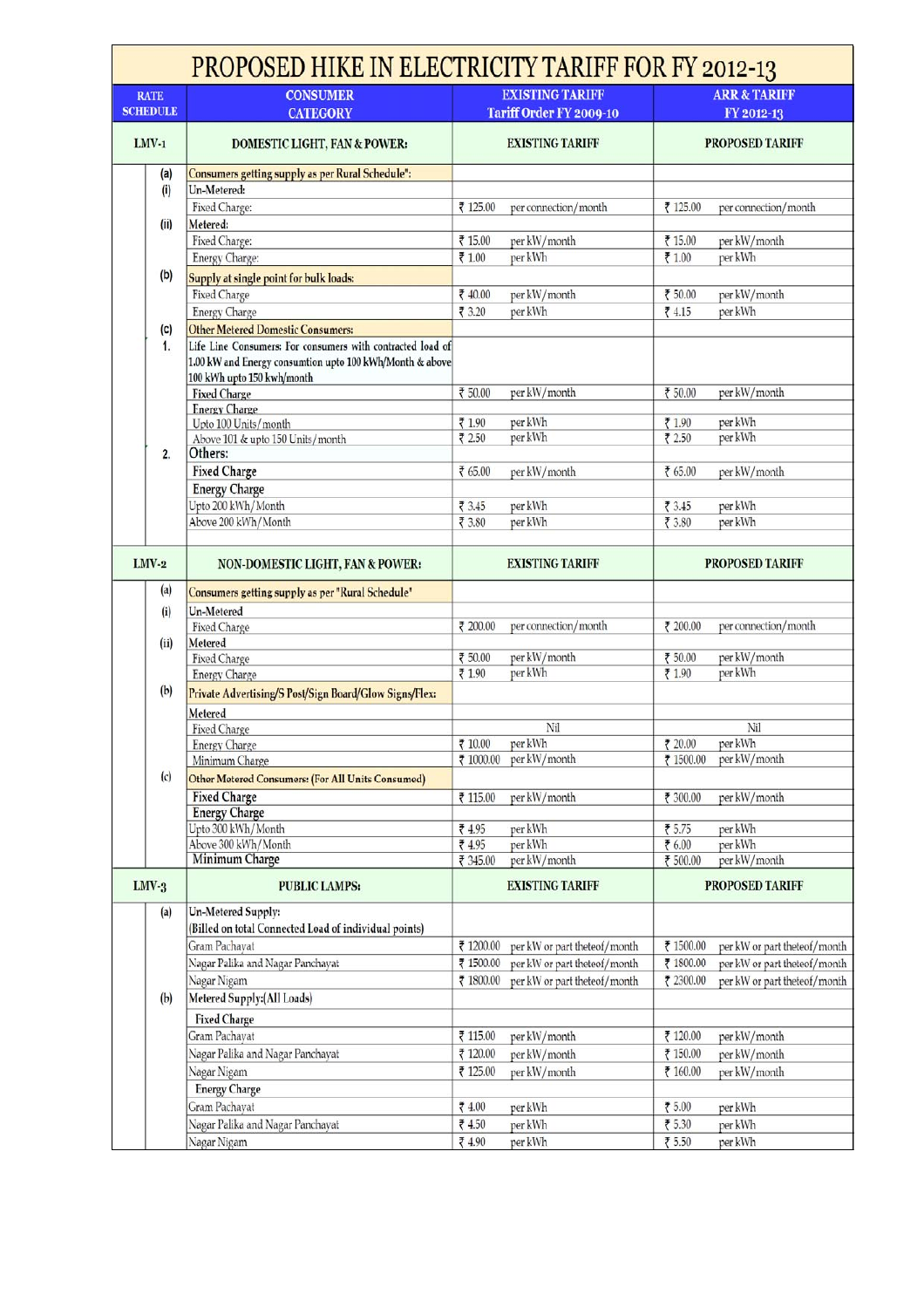| $LMV-4$ | LIGHT, FAN & POWER FOR PUBLIC & PRIVATE<br><b>INSTITUTION:</b>                     | <b>EXISTING TARIFF</b>                                  | <b>PROPOSED TARIFF</b>                                                                                        |  |  |
|---------|------------------------------------------------------------------------------------|---------------------------------------------------------|---------------------------------------------------------------------------------------------------------------|--|--|
| (A)     | <b>For Public Institutions:</b>                                                    |                                                         |                                                                                                               |  |  |
|         | <b>Fixed Charge</b>                                                                | ₹ 100.00<br>per kW/month                                | ₹ 150.00<br>per kW/month                                                                                      |  |  |
|         | <b>Energy Charge</b>                                                               | ₹4.60<br>per kWh                                        | 76.50<br>per kWh                                                                                              |  |  |
|         | Minimum Charge                                                                     |                                                         |                                                                                                               |  |  |
| (B)     | <b>For Private Institutions:</b>                                                   |                                                         |                                                                                                               |  |  |
|         | <b>Fixed Charge</b>                                                                | ₹ 110.00<br>per kW/month                                | ₹ 180.00<br>per kW/month                                                                                      |  |  |
|         | <b>Energy Charge</b>                                                               | ₹4.95<br>per kWh                                        | ₹ 6.75<br>per kWh                                                                                             |  |  |
|         | Minimum Charge                                                                     | Nil                                                     | Nil                                                                                                           |  |  |
| $LMV-5$ | <b>SMALL POWER FOR PRIVATE TUBE WELL/</b><br>PUMPING SETS FOR IRRIGATION PURPOSES: | <b>EXISTING TARIFF</b>                                  | <b>PROPOSED TARIFF</b>                                                                                        |  |  |
| (A)     | Consumers getting supply as per "Rural Schedule"                                   |                                                         |                                                                                                               |  |  |
| (i)     | <b>Un-Metered Supply</b>                                                           |                                                         |                                                                                                               |  |  |
|         | <b>Fixed Charge</b>                                                                | per BHP/month<br>₹ 75.00                                | per BHP/month<br>₹ 75.00                                                                                      |  |  |
|         | Maximum Lighting Load                                                              | Watts<br>120.00                                         | Watts<br>120.00                                                                                               |  |  |
| (ii)    | Metered Supply                                                                     |                                                         |                                                                                                               |  |  |
|         | <b>Fixed Charge</b>                                                                | per BHP/month<br>₹ 15.00<br>per kWh                     | per BHP/month<br>₹ 15.00<br>per kWh                                                                           |  |  |
|         | <b>Energy Charge</b><br>Minimum Charge                                             | ₹ 0.75<br>per BHP/month<br>₹ 65.00                      | 70.75<br>₹ $65.00$<br>per BHP/month                                                                           |  |  |
| (B)     | Consumers getting supply as per                                                    |                                                         |                                                                                                               |  |  |
|         | "Urban Schedule(Metered Supply)"                                                   |                                                         |                                                                                                               |  |  |
|         |                                                                                    | per BHP/month                                           | per BHP/month                                                                                                 |  |  |
|         | Fixed Charge                                                                       | ₹ 30.00<br>per kWh<br>72.00                             | ₹ 30.00<br>per kWh<br>$\frac{1}{2}$ 2.00                                                                      |  |  |
|         | <b>Energy Charge</b><br>Minimum Charge                                             | per BHP/month<br>₹ 130.00                               | per BHP/month<br>₹ 130.00                                                                                     |  |  |
|         |                                                                                    |                                                         |                                                                                                               |  |  |
| $LMV-6$ | <b>SMALL AND MEDIUM POWER:</b>                                                     | <b>EXISTING TARIFF</b>                                  | <b>PROPOSED TARIFF</b>                                                                                        |  |  |
| (A)     | Consumers getting supply other than "Rural Schedule"                               |                                                         |                                                                                                               |  |  |
|         | Fixed Charge                                                                       | per kW/month<br>$\bar{z}$ 115.00                        | per kW/month<br>₹ 230.00                                                                                      |  |  |
|         | <b>Energy Charge</b>                                                               | per kWh<br>₹4.95                                        | per kWh<br>76.25                                                                                              |  |  |
|         | Minimum Charge                                                                     | ₹ 500.00<br>per kW/month                                | ₹ 800.00<br>per kW/month                                                                                      |  |  |
|         | <b>TIME OF DAY</b>                                                                 | <b>TOD RATES</b>                                        | <b>TOD RATES</b>                                                                                              |  |  |
|         | 0800hrs-1200 hrs                                                                   | $(-)5.0%$                                               | $(-)5.0%$                                                                                                     |  |  |
|         | 1200hrs-1800 hrs                                                                   | $\mathbf{0}$                                            | $\mathbf{0}$                                                                                                  |  |  |
|         | 1800 hrs-2200 hrs                                                                  | $(+) 10%$                                               | $(+) 10%$                                                                                                     |  |  |
|         | 2200 hrs-0800hrs                                                                   | $\mathbf{0}$                                            | $\mathbf{0}$                                                                                                  |  |  |
| (B)     | Consumers getting supply as per "Rural Schedule"                                   |                                                         | Consumers getting supply as per Rual Schedule shall be Consumers getting supply as per Rual Schedule shall be |  |  |
|         |                                                                                    | eligible for a Rebate of 15% on Fixed charge, Energy    | eligible for a Rebate of 15% on Fixed charge, Energy                                                          |  |  |
|         |                                                                                    | charge and and minimum charges as indicated             | charge and and minimum charges as indicated above                                                             |  |  |
| $LMV-7$ | <b>PUBLIC WATER WORKS</b>                                                          | <b>EXISTING TARIFF</b>                                  | <b>PROPOSED TARIFF</b>                                                                                        |  |  |
|         | Consumers getting supply other than "Rural Schedule"                               |                                                         |                                                                                                               |  |  |
| (A)     |                                                                                    |                                                         |                                                                                                               |  |  |
|         | <b>Fixed Charge</b>                                                                | ₹ 90.00<br>per kW/month                                 | ₹ 150.00<br>per kW/month                                                                                      |  |  |
|         | <b>Energy Charge</b>                                                               | ₹4.40<br>per kWh                                        | ₹ 5.50<br>per kWh                                                                                             |  |  |
|         | <b>Minimum Charges</b>                                                             | Nil                                                     | Nil                                                                                                           |  |  |
|         | <b>TIME OF DAY</b>                                                                 | <b>TOD RATES</b>                                        | <b>TOD RATES</b>                                                                                              |  |  |
|         | 0800hrs-1200 hrs                                                                   | $(-)5.0%$                                               | $(-)5.0%$                                                                                                     |  |  |
|         | 1200hrs-1800 hrs                                                                   | $\mathbf{0}$                                            | $\mathbf{0}$                                                                                                  |  |  |
|         | 1800 hrs-2200 hrs                                                                  | $(+) 10%$                                               | $(+) 10%$                                                                                                     |  |  |
|         | 2200 hrs-0800hrs                                                                   | $\mathbf{0}$                                            | 0                                                                                                             |  |  |
| (B)     | Consumers getting supply as per "Rural Schedule"                                   | Consumers getting supply as per Rual Schedule shall be  | Consumers getting supply as per Rual Schedule shall be                                                        |  |  |
|         |                                                                                    | eligible for a Rebate of 15% on Fixed charge and Energy | eligible for a Rebate of 15% on Fixed charge and Energy                                                       |  |  |
|         |                                                                                    | charge as indicated above.                              | charge as indicated above.                                                                                    |  |  |
| $LMV-8$ | STW, PANCHAYTI RAJ TUBE WELL & PUMPED<br><b>CANALS:</b>                            | <b>EXISTING TARIFF</b><br><b>PROPOSED TARIFF</b>        |                                                                                                               |  |  |
| (i)     | <b>Metered</b>                                                                     |                                                         |                                                                                                               |  |  |
|         | <b>Fixed Charge</b>                                                                | perBHP/month<br>₹ 100.00                                | perBHP/month<br>₹ 100.00                                                                                      |  |  |
|         | <b>Energy Charge</b>                                                               | ₹4.40<br>per kWh                                        | ₹ 5.50<br>per kWh                                                                                             |  |  |
| (ii)    | <b>Un-Metered</b>                                                                  |                                                         |                                                                                                               |  |  |
|         | <b>Fixed Charge</b>                                                                | perBHP/month<br>₹ 1000.00                               | perBHP/month<br>₹ 1200.00                                                                                     |  |  |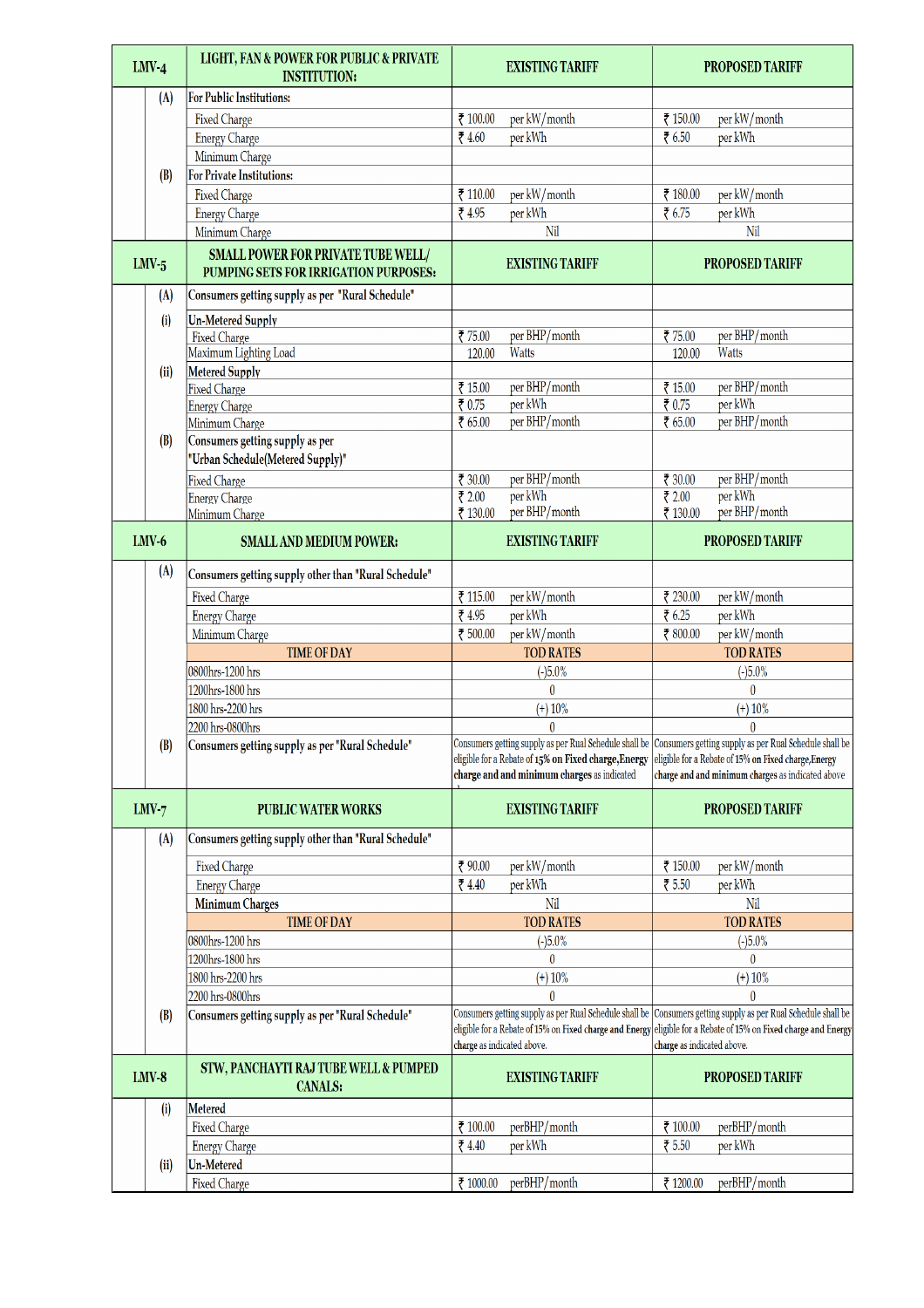| $LMV-9$  | <b>TEMPORARY SUPPLY:</b>                                                                                                                 | <b>EXISTING TARIFF</b>                                                                                        |                      | <b>PROPOSED TARIFF</b>                             |                                                                                                                                                                                                                  |  |
|----------|------------------------------------------------------------------------------------------------------------------------------------------|---------------------------------------------------------------------------------------------------------------|----------------------|----------------------------------------------------|------------------------------------------------------------------------------------------------------------------------------------------------------------------------------------------------------------------|--|
| (A)      | <b>Un-Metered</b>                                                                                                                        |                                                                                                               |                      | 150                                                |                                                                                                                                                                                                                  |  |
| (i)      | Fixed Charges for Illumination/Public Address/ceremonies for<br>loads upto 20 kW/connection plus Rs.100/kW/day for each<br>additional kW | ₹ 1800.00 per day                                                                                             |                      | per day<br>$\bar{x}$ 2500.00                       |                                                                                                                                                                                                                  |  |
| (ii)     | Fixed charges for tem. shops set-up during festivals/melas and<br>having load up to 2 KW                                                 | per day/shop<br>7120.00                                                                                       |                      | ₹ 180.00<br>per day/shop                           |                                                                                                                                                                                                                  |  |
| (B)      | Metered                                                                                                                                  |                                                                                                               |                      |                                                    |                                                                                                                                                                                                                  |  |
|          | <b>Energy Charge</b>                                                                                                                     |                                                                                                               |                      |                                                    |                                                                                                                                                                                                                  |  |
|          | (i) Individual Residential Construction                                                                                                  | ₹4.00<br>per kWh                                                                                              |                      | ₹ 5.50<br>per kWh                                  |                                                                                                                                                                                                                  |  |
|          | (ii) Others                                                                                                                              | ₹ 5.75<br>per kWh                                                                                             |                      | 76.50<br>per kWh                                   |                                                                                                                                                                                                                  |  |
|          | Minimum Charge:                                                                                                                          | ₹ 115.00<br>per kW/week                                                                                       |                      | ₹ 150.00<br>per kW/week                            |                                                                                                                                                                                                                  |  |
|          |                                                                                                                                          | part of week shall be treated as full week                                                                    |                      |                                                    | part of week shall be treated as full week                                                                                                                                                                       |  |
| $LMV-10$ | DEPT.EMPL. AND PENSIONERS:                                                                                                               | <b>EXISTING TARIFF</b>                                                                                        |                      |                                                    | <b>PROPOSED TARIFF</b>                                                                                                                                                                                           |  |
| (A)      | <b>Un-Metered</b>                                                                                                                        | Fixed Charge per                                                                                              | <b>Fixed Monthly</b> | Fixed Charge per                                   | <b>Fixed Monthly</b>                                                                                                                                                                                             |  |
|          | Category                                                                                                                                 | Month                                                                                                         | <b>Energy Charge</b> | Month                                              | <b>Energy Charge</b>                                                                                                                                                                                             |  |
|          | Class IV employees/ Operating staff                                                                                                      | ₹ 65.00                                                                                                       | ₹ 75.00              | ₹ 75.00                                            | ₹ 75.00                                                                                                                                                                                                          |  |
|          | Class III employees                                                                                                                      | ₹ 65.00                                                                                                       | ₹ 105.00             | ₹ 75.00                                            | ₹ 105.00                                                                                                                                                                                                         |  |
|          | J E & equivalent posts.                                                                                                                  | ₹ 135.00                                                                                                      | ₹ 220.00             | ₹ 155.00                                           | ₹ 220.00                                                                                                                                                                                                         |  |
|          | A E & equivalent posts                                                                                                                   | ₹ 135.00                                                                                                      | ₹ 345.00             | ₹ 155.00                                           | ₹ 345.00                                                                                                                                                                                                         |  |
|          | E E & equivalent posts                                                                                                                   | ₹ 135.00                                                                                                      | ₹ 370.00             | ₹ 155.00                                           | ₹ 370.00                                                                                                                                                                                                         |  |
|          | SE/D.G.M & equivalent posts                                                                                                              | ₹ 340.00                                                                                                      | ₹ 450.00             | ₹ 400.00                                           | ₹ 450.00                                                                                                                                                                                                         |  |
|          | CE (I & II)/General Managers and above                                                                                                   | ₹ 340.00                                                                                                      | ₹ 550.00             | ₹ 400.00                                           | ₹ 550.00                                                                                                                                                                                                         |  |
|          | Add.Charge for using A.C: Rs/month per A C (April to Sept.)                                                                              | ₹ 450.00                                                                                                      |                      | ₹ 500.00                                           |                                                                                                                                                                                                                  |  |
|          | Additional Charge for ED                                                                                                                 | Government from time to time.                                                                                 |                      | Government from time to time.                      | Electricity duty on the above shall be levied in Electricity duty on the above shall be levied in<br>addition at the rates as may be notified by the State addition at the rates as may be notified by the State |  |
|          | <b>Metered Supply</b>                                                                                                                    | Metered consumers under this category shall be given $ $ Metered consumers under this category shall be given |                      |                                                    |                                                                                                                                                                                                                  |  |
| (B)      |                                                                                                                                          | 50 % rebate on rate of charge applicable to "other                                                            |                      | 50 % rebate on rate of charge applicable to "other |                                                                                                                                                                                                                  |  |
|          |                                                                                                                                          | metered consumers" under LMV-1 category.                                                                      |                      | metered consumers" under LMV-1 category.           |                                                                                                                                                                                                                  |  |
| $HV-1$   | <b>NON-INDUSTRIAL BULK LOAD</b>                                                                                                          | <b>EXISTING TARIFF</b>                                                                                        |                      |                                                    | <b>PROPOSED TARIFF</b>                                                                                                                                                                                           |  |
|          | CommercialLoads/PrivateInstitutions/Non-Dom.Bulk                                                                                         |                                                                                                               |                      |                                                    |                                                                                                                                                                                                                  |  |
|          | Power with contracted Load 75 kW & above and getting                                                                                     |                                                                                                               |                      |                                                    |                                                                                                                                                                                                                  |  |
|          | supply at single point on 11 kV & above voltage levels:                                                                                  |                                                                                                               |                      |                                                    |                                                                                                                                                                                                                  |  |
| (a)      | Demand Charges                                                                                                                           |                                                                                                               |                      |                                                    |                                                                                                                                                                                                                  |  |
|          | For Supply at 11 kV                                                                                                                      | ₹ 195.00<br>per kVA/month                                                                                     |                      | ₹ 400.00                                           | per kVA/month                                                                                                                                                                                                    |  |
|          | For Supply at 33 kV & above                                                                                                              | ₹ 185.00<br>per kVA/month                                                                                     |                      | ₹ 350.00                                           | per kVA/month                                                                                                                                                                                                    |  |
| (b)      | <b>Energy Charge</b>                                                                                                                     |                                                                                                               |                      |                                                    |                                                                                                                                                                                                                  |  |
|          | For Supply at 11 kV                                                                                                                      | ₹4.30<br>per kVAh/month                                                                                       |                      | 76.50                                              | per kVAh/month                                                                                                                                                                                                   |  |
|          | For Supply at 33 kV & above                                                                                                              | 74.20<br>per kVAh/month                                                                                       |                      | ₹ 6.30                                             | per kVAh/month                                                                                                                                                                                                   |  |
|          | Public Institutions with contracted load of 75 kW & above                                                                                |                                                                                                               |                      |                                                    |                                                                                                                                                                                                                  |  |
|          | and getting supply at Single point on 11 kV & above<br>voltage levels:                                                                   |                                                                                                               |                      |                                                    |                                                                                                                                                                                                                  |  |
| (a)      | <b>Demand Charges</b>                                                                                                                    |                                                                                                               |                      |                                                    |                                                                                                                                                                                                                  |  |
|          | For Supply at 11 kV                                                                                                                      | ₹ 165.00<br>per kVA/month                                                                                     |                      | ₹ 400.00                                           | per kVA/month                                                                                                                                                                                                    |  |
|          | For Supply at 33 kV & above                                                                                                              | per kVA/month<br>₹ 155.00                                                                                     |                      | ₹ 350.00                                           | per kVA/month                                                                                                                                                                                                    |  |
| (b)      | <b>Energy Charge</b>                                                                                                                     |                                                                                                               |                      |                                                    |                                                                                                                                                                                                                  |  |
|          | For Supply at 11 kV                                                                                                                      | ₹4.05<br>per kVAh/month                                                                                       |                      | ₹ 6.50                                             | per kVAh/month                                                                                                                                                                                                   |  |
|          | For Supply at 33 kV & above                                                                                                              | ₹ 3.95<br>per kVAh/month                                                                                      |                      | ₹ 6.30                                             | per kVAh/month                                                                                                                                                                                                   |  |
|          | <b>TIME OF DAY</b>                                                                                                                       | <b>TOD RATES</b>                                                                                              |                      |                                                    | <b>TOD RATES</b>                                                                                                                                                                                                 |  |
|          | 0800hrs-1200 hrs<br>1200hrs-2100 hrs                                                                                                     | $(-)5.0%$<br>$\mathbf{0}$                                                                                     |                      |                                                    | $(-)5.0%$<br>$\bf{0}$                                                                                                                                                                                            |  |
|          | 2100 hrs-2400 hrs                                                                                                                        | $(+)$ 10%                                                                                                     |                      |                                                    | $(+)$ 10%                                                                                                                                                                                                        |  |
|          | 2400 hrs-0800hrs                                                                                                                         | $\mathbf{0}$                                                                                                  |                      |                                                    | $\theta$                                                                                                                                                                                                         |  |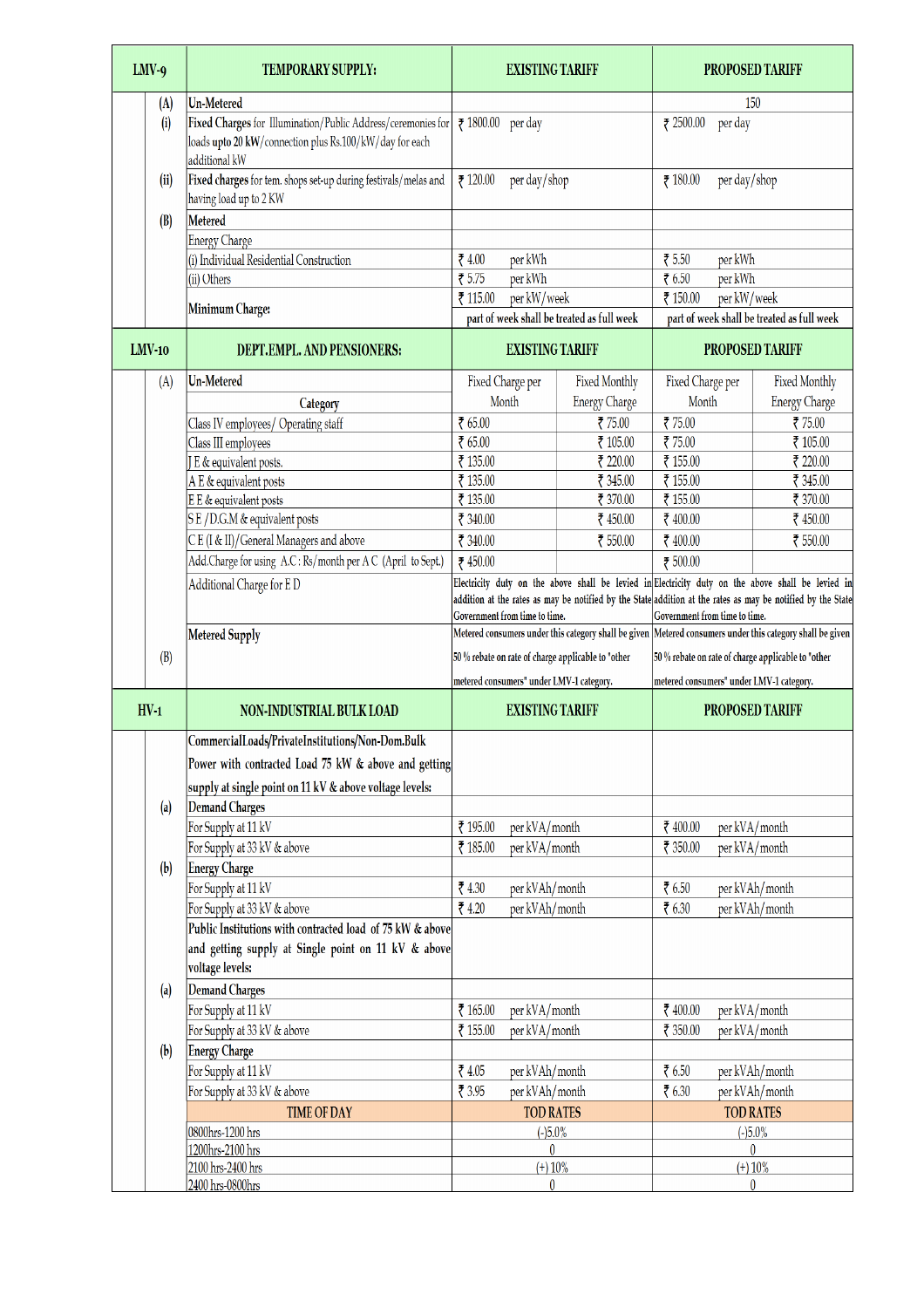| $HV-2$                      | <b>LARGE AND HEAVY POWER:</b>                               | <b>EXISTING TARIFF</b>                                                                                                                                                                                                                                                                                                                                                                                                                                 |                                                                              | <b>PROPOSED TARIFF</b>                               |                               |                                                     |                                                              |                                                                    |                               |
|-----------------------------|-------------------------------------------------------------|--------------------------------------------------------------------------------------------------------------------------------------------------------------------------------------------------------------------------------------------------------------------------------------------------------------------------------------------------------------------------------------------------------------------------------------------------------|------------------------------------------------------------------------------|------------------------------------------------------|-------------------------------|-----------------------------------------------------|--------------------------------------------------------------|--------------------------------------------------------------------|-------------------------------|
|                             | Consumers on 0.40 kV Supply:                                |                                                                                                                                                                                                                                                                                                                                                                                                                                                        |                                                                              |                                                      |                               |                                                     |                                                              |                                                                    |                               |
|                             | On Rate of Charge                                           | (+)15 % as per 11kV supply schedule                                                                                                                                                                                                                                                                                                                                                                                                                    |                                                                              |                                                      |                               | (+)15 % as per 11kV supply schedule                 |                                                              |                                                                    |                               |
|                             | Consumers at 11 kV & above Supply:                          |                                                                                                                                                                                                                                                                                                                                                                                                                                                        |                                                                              |                                                      |                               |                                                     |                                                              |                                                                    |                               |
| (A)                         | <b>Urban Schedule</b>                                       |                                                                                                                                                                                                                                                                                                                                                                                                                                                        |                                                                              |                                                      |                               |                                                     |                                                              |                                                                    |                               |
|                             | <b>BASE RATE</b>                                            | For supply<br>at<br>11 kV                                                                                                                                                                                                                                                                                                                                                                                                                              | For supply For supply<br>above 11<br>kV and up<br>to &<br>including<br>66 kV | above 66<br>kV and<br>up to &<br>including<br>132 kV | For supply<br>above<br>132 kV | For supply at<br>11 kV                              | For<br>supply<br>above<br>11 kV<br>and up<br>to &<br>includi | For supply<br>above 66<br>kV and<br>up to &<br>including<br>132 kV | For supply<br>above<br>132 kV |
|                             | (1) LARGE AND HEAVY POWER:                                  |                                                                                                                                                                                                                                                                                                                                                                                                                                                        |                                                                              |                                                      |                               |                                                     |                                                              |                                                                    |                               |
|                             | Demand Charges (Rs/kVA/Month)                               | 230.00                                                                                                                                                                                                                                                                                                                                                                                                                                                 | 220.00                                                                       | 200.00                                               | 200.00                        | 350.00                                              | 300.00                                                       | 280.00                                                             | 250.00                        |
|                             | Energy Charge (Rs / kVAh)                                   | 4.60                                                                                                                                                                                                                                                                                                                                                                                                                                                   | 3.85                                                                         | 3.75                                                 | 3.75                          | 6.15                                                | 6.00                                                         | 5.75                                                               | 5.60                          |
|                             |                                                             |                                                                                                                                                                                                                                                                                                                                                                                                                                                        |                                                                              |                                                      |                               |                                                     |                                                              |                                                                    |                               |
|                             | Minimum Charge (Rs/kVA/Month)                               | $\pmb{0}$                                                                                                                                                                                                                                                                                                                                                                                                                                              | 0                                                                            | 0                                                    | 0                             | $\pmb{0}$                                           | 0                                                            | $\boldsymbol{0}$                                                   | 0                             |
|                             | <b>TIME OF DAY</b>                                          |                                                                                                                                                                                                                                                                                                                                                                                                                                                        | <b>TOD RATES</b>                                                             |                                                      |                               |                                                     |                                                              | <b>TOD RATES</b>                                                   |                               |
|                             | 2200hrs-0600 hrs                                            |                                                                                                                                                                                                                                                                                                                                                                                                                                                        | (.)7.5%                                                                      |                                                      |                               | $( - )7.5%$                                         |                                                              |                                                                    |                               |
|                             | 0600 hrs-1700 hrs<br>1700 hrs-2200hrs                       | 0<br>$(+) 15%$                                                                                                                                                                                                                                                                                                                                                                                                                                         |                                                                              |                                                      |                               | 0<br>$(+) 15%$                                      |                                                              |                                                                    |                               |
| (B)                         | <b>Rural Schedule:</b>                                      | This Schedule shall be applicable only to consumers                                                                                                                                                                                                                                                                                                                                                                                                    |                                                                              |                                                      |                               | This Schedule shall be applicable only to consumers |                                                              |                                                                    |                               |
|                             |                                                             | getting supply upto 11 kV as per "Rural Schedule".The<br>getting supply upto 11 kV as per "Rural Schedule".The<br>consumers under this category shall be entitled to a<br>consumers under this category shall be entitled to a<br>rebate of 15 % on 'Rate of Charge" as given for 11kV<br>rebate of 15 % on 'Rate of Charge" as given for 11kV<br>consumers under urban schedule without TOD Rate.<br>consumers under urban schedule without TOD Rate. |                                                                              |                                                      |                               |                                                     |                                                              |                                                                    |                               |
| $HV-3$                      | <b>RAILWAY TRACTION:</b>                                    |                                                                                                                                                                                                                                                                                                                                                                                                                                                        | <b>EXISTING TARIFF</b>                                                       |                                                      |                               |                                                     |                                                              | <b>PROPOSED TARIFF</b>                                             |                               |
| (A)                         | <b>RAILWAY TRACTION:</b>                                    |                                                                                                                                                                                                                                                                                                                                                                                                                                                        |                                                                              |                                                      |                               |                                                     |                                                              |                                                                    |                               |
| (a)                         | <b>Demand Charge</b>                                        |                                                                                                                                                                                                                                                                                                                                                                                                                                                        |                                                                              |                                                      |                               |                                                     |                                                              |                                                                    |                               |
|                             | For supply at & above 132 kV                                | ₹ 180.00                                                                                                                                                                                                                                                                                                                                                                                                                                               | per kVA/month                                                                |                                                      |                               | ₹ 250.00                                            | per kVA/month                                                |                                                                    |                               |
|                             | Below 132 kV                                                | ₹ 200.00                                                                                                                                                                                                                                                                                                                                                                                                                                               | per kVA/month                                                                |                                                      |                               | ₹ 260.00                                            | per kVA/month                                                |                                                                    |                               |
| (b)                         | <b>Energy Charge</b><br>For supply at & above 132 kV        | ₹ 3.75                                                                                                                                                                                                                                                                                                                                                                                                                                                 | per kVAh                                                                     |                                                      |                               | ₹4.85                                               | per kVAh                                                     |                                                                    |                               |
|                             | Below 132 kV                                                | ₹ 3.85                                                                                                                                                                                                                                                                                                                                                                                                                                                 | per kVAh                                                                     |                                                      |                               | ₹ 5.00                                              | per kVAh                                                     |                                                                    |                               |
|                             | Minimum Charge                                              | ₹ 425.00                                                                                                                                                                                                                                                                                                                                                                                                                                               | per kVA/month                                                                |                                                      |                               | ₹ 550.00                                            | per kVA/month                                                |                                                                    |                               |
| (B)                         | <b>DELHI METRO RAIL</b>                                     |                                                                                                                                                                                                                                                                                                                                                                                                                                                        |                                                                              |                                                      |                               |                                                     |                                                              |                                                                    |                               |
|                             | For supply at 132 kV or below                               |                                                                                                                                                                                                                                                                                                                                                                                                                                                        |                                                                              |                                                      |                               |                                                     |                                                              |                                                                    |                               |
|                             | <b>Energy Charge</b>                                        | ₹ 3.80                                                                                                                                                                                                                                                                                                                                                                                                                                                 | per kVAh                                                                     |                                                      |                               | 74.80                                               | per kVAh                                                     |                                                                    |                               |
|                             | Minimum Charge                                              | ₹ 425.00                                                                                                                                                                                                                                                                                                                                                                                                                                               | per kVA/month                                                                |                                                      |                               | ₹ 550.00                                            | per kVA/month                                                |                                                                    |                               |
| $HV-4$                      | <b>LIFT IRRIGATION WORKS</b>                                |                                                                                                                                                                                                                                                                                                                                                                                                                                                        | <b>EXISTING TARIFF</b>                                                       |                                                      |                               |                                                     |                                                              | <b>PROPOSED TARIFF</b>                                             |                               |
| (a)                         | <b>Demand Charge</b>                                        |                                                                                                                                                                                                                                                                                                                                                                                                                                                        |                                                                              |                                                      |                               |                                                     |                                                              |                                                                    |                               |
|                             | For Supply at 11 kV                                         | ₹ 250.00                                                                                                                                                                                                                                                                                                                                                                                                                                               | per kVA/month                                                                |                                                      |                               | ₹ 350.00                                            | per kVA/month                                                |                                                                    |                               |
|                             | For Supply above11 kV &up to 66 kV                          | ₹ 240.00<br>₹ 220.00                                                                                                                                                                                                                                                                                                                                                                                                                                   | per kVA/month<br>per kVA/month                                               |                                                      |                               | ₹ 300.00<br>₹ 320.00                                | per kVA/month                                                | per kVA/month                                                      |                               |
| (b)                         | For Supply above 66 kV&up to 132 kV<br><b>Energy Charge</b> |                                                                                                                                                                                                                                                                                                                                                                                                                                                        |                                                                              |                                                      |                               |                                                     |                                                              |                                                                    |                               |
|                             | For Supply at 11 kV                                         | ₹4.80                                                                                                                                                                                                                                                                                                                                                                                                                                                  | per kVAh                                                                     |                                                      |                               | ₹ 5.80                                              | per kVAh                                                     |                                                                    |                               |
|                             | For Supply above11 kV &up to 66 kV                          | ₹4.00                                                                                                                                                                                                                                                                                                                                                                                                                                                  | per kVAh                                                                     |                                                      |                               | ₹ 5.50                                              | per kVAh                                                     |                                                                    |                               |
|                             | For Supply above 66 kV& up to132 kV                         | ₹ 3.90                                                                                                                                                                                                                                                                                                                                                                                                                                                 | per kVAh                                                                     |                                                      |                               | ₹ 5.30                                              | per kVAh                                                     |                                                                    |                               |
| $\left( \mathrm{c} \right)$ | <b>Minimum Charge</b>                                       | ₹ 500.00                                                                                                                                                                                                                                                                                                                                                                                                                                               | per kVA/month                                                                |                                                      |                               | ₹ 800.00                                            | per kVA/month                                                |                                                                    |                               |